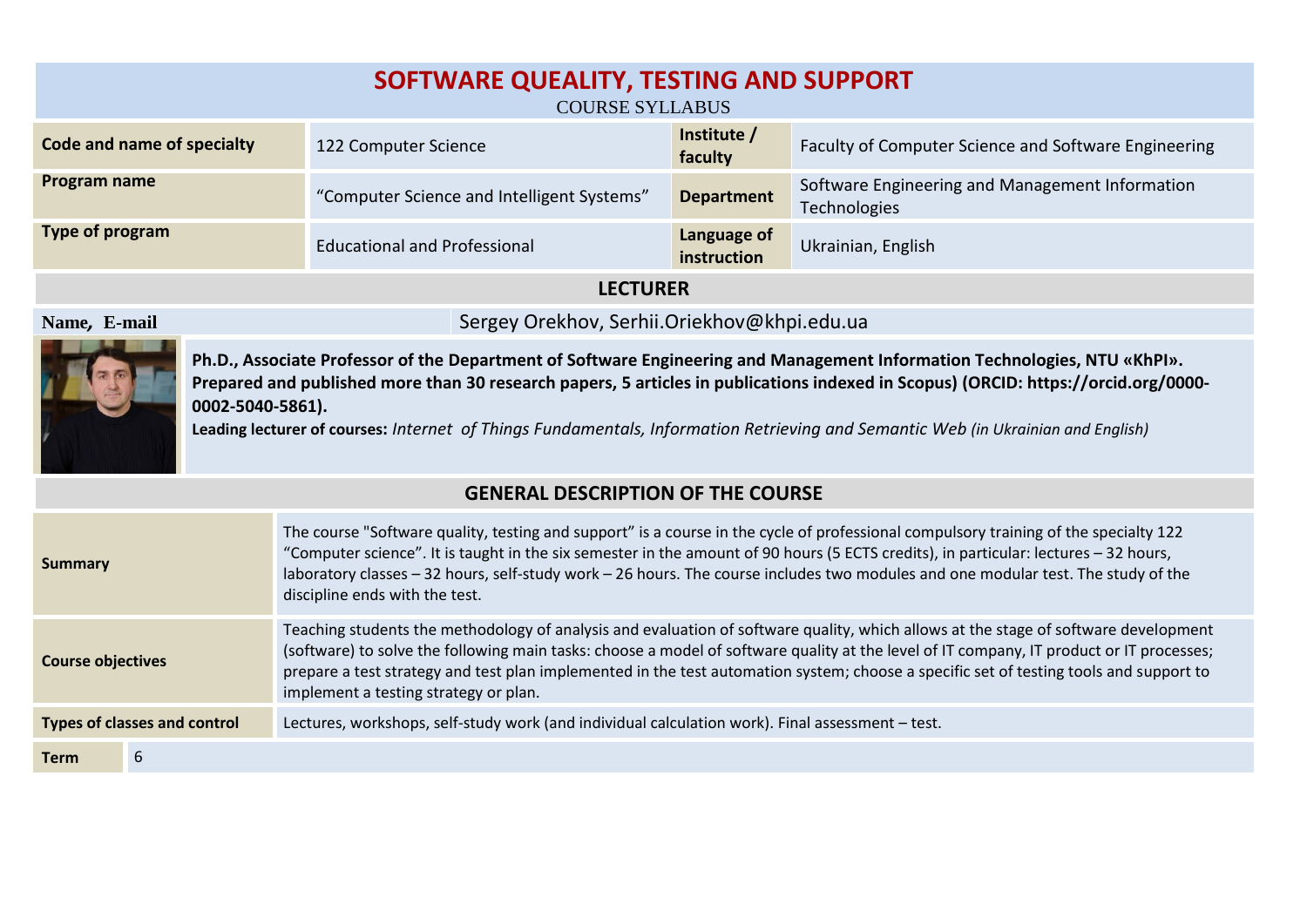| Student workload (credits) / Type of course                                                                                                                                                                                                                                                                                                                                                                                                                                                                                                                                                                                                                                                                                                                                                                                                                                                                                                                                                              |                                                                                                                                                                                                                                                                                                                                                                                                                                         |                                  | 3 / Mandatory                                                                                                                                                                                                                                                                 | Lectures (hours)                     | 32 | <b>Workshops (hours)</b> | 32 | Self-study (hours)                                                              | 90 |
|----------------------------------------------------------------------------------------------------------------------------------------------------------------------------------------------------------------------------------------------------------------------------------------------------------------------------------------------------------------------------------------------------------------------------------------------------------------------------------------------------------------------------------------------------------------------------------------------------------------------------------------------------------------------------------------------------------------------------------------------------------------------------------------------------------------------------------------------------------------------------------------------------------------------------------------------------------------------------------------------------------|-----------------------------------------------------------------------------------------------------------------------------------------------------------------------------------------------------------------------------------------------------------------------------------------------------------------------------------------------------------------------------------------------------------------------------------------|----------------------------------|-------------------------------------------------------------------------------------------------------------------------------------------------------------------------------------------------------------------------------------------------------------------------------|--------------------------------------|----|--------------------------|----|---------------------------------------------------------------------------------|----|
| GC1. Ability to abstract thinking, analysis and synthesis.<br>GC2. Ability to apply knowledge in practical situations.<br>GC3. Knowledge and understanding of the subject area and understanding of professional activity.<br>GC6. Ability to learn and master modern knowledge.<br>GC7. Ability to search, process and analyze information from various sources.<br>GC9. Ability to work in team.<br>Program<br>GC10. The ability to be critical and self-critical.<br>competences<br>GC12. Ability to evaluate and ensure the quality of performed work.<br>PC10. Ability to apply methodologies, technologies, and tools to manage the life cycle processes of information and software systems, information<br>technology products and services according to customer requirements.<br>PC13. Ability to develop network software that operates based on different topologies of structured cable systems, uses computer systems and data<br>networks, and analyzes the quality of computer networks. |                                                                                                                                                                                                                                                                                                                                                                                                                                         |                                  |                                                                                                                                                                                                                                                                               |                                      |    |                          |    |                                                                                 |    |
| <b>Learning outcomes</b>                                                                                                                                                                                                                                                                                                                                                                                                                                                                                                                                                                                                                                                                                                                                                                                                                                                                                                                                                                                 |                                                                                                                                                                                                                                                                                                                                                                                                                                         |                                  |                                                                                                                                                                                                                                                                               | <b>Teaching and learning methods</b> |    |                          |    | <b>Forms of assessment</b><br>(continuous assessment CAS, final assessment FAS) |    |
|                                                                                                                                                                                                                                                                                                                                                                                                                                                                                                                                                                                                                                                                                                                                                                                                                                                                                                                                                                                                          | PLO9. Develop software models<br>of subject areas, choose a<br>programming paradigm from<br>Interactive<br>with<br>lectures<br>presentations,<br>the standpoint of convenience<br>teamwork, case<br>discussions,<br>workshops,<br>method, feedback method from students,<br>and quality of its application to<br>problem learning<br>(FAS)<br>implement methods and<br>algorithms that solve problems<br>in the computer science field. |                                  | Written individual assignments for workshops (CAS), assessment of knowledge in<br>workshops (CAS), express - survey(CAS), online tests (CAS), final / semester control in<br>the form of a semester test, in accordance with the schedule of the educational process          |                                      |    |                          |    |                                                                                 |    |
| PLO11. Have the skills to man-<br>age the life cycle of software,<br>products, and services of infor-<br>mation technology under the<br>Interactive<br>with<br><b>lectures</b><br>requirements and restrictions of<br>discussions,<br>workshops,<br>method, feedback method from students,<br>the customer, be able to devel-<br>problem learning<br>op project documentation (fea-<br>sibility study, technical task,<br>business plan, agreement, con-<br>tract).                                                                                                                                                                                                                                                                                                                                                                                                                                                                                                                                      |                                                                                                                                                                                                                                                                                                                                                                                                                                         | presentations,<br>teamwork, case | Written individual assignments for workshops (CAS), assessment of knowledge in<br>workshops (CAS), express - survey(CAS), online tests (CAS), final / semester control in<br>the form of a semester test, in accordance with the schedule of the educational process<br>(FAS) |                                      |    |                          |    |                                                                                 |    |

## **ASSESSMENT AND GRADING**

| Ranges of poin<br>corresponding | <b>Total score (points)</b><br>all types of learnin<br>activities | <b>ECTS</b> grading<br>scale | The national grading scale | <b>Allocation</b><br>of grade | 100% Final assessment<br>as a result of Final test<br>(30%) and Continuous |
|---------------------------------|-------------------------------------------------------------------|------------------------------|----------------------------|-------------------------------|----------------------------------------------------------------------------|
| grades                          | 90-100                                                            |                              | excellent                  | points                        | assessment (70%).                                                          |
|                                 | 82-89                                                             |                              | good                       |                               |                                                                            |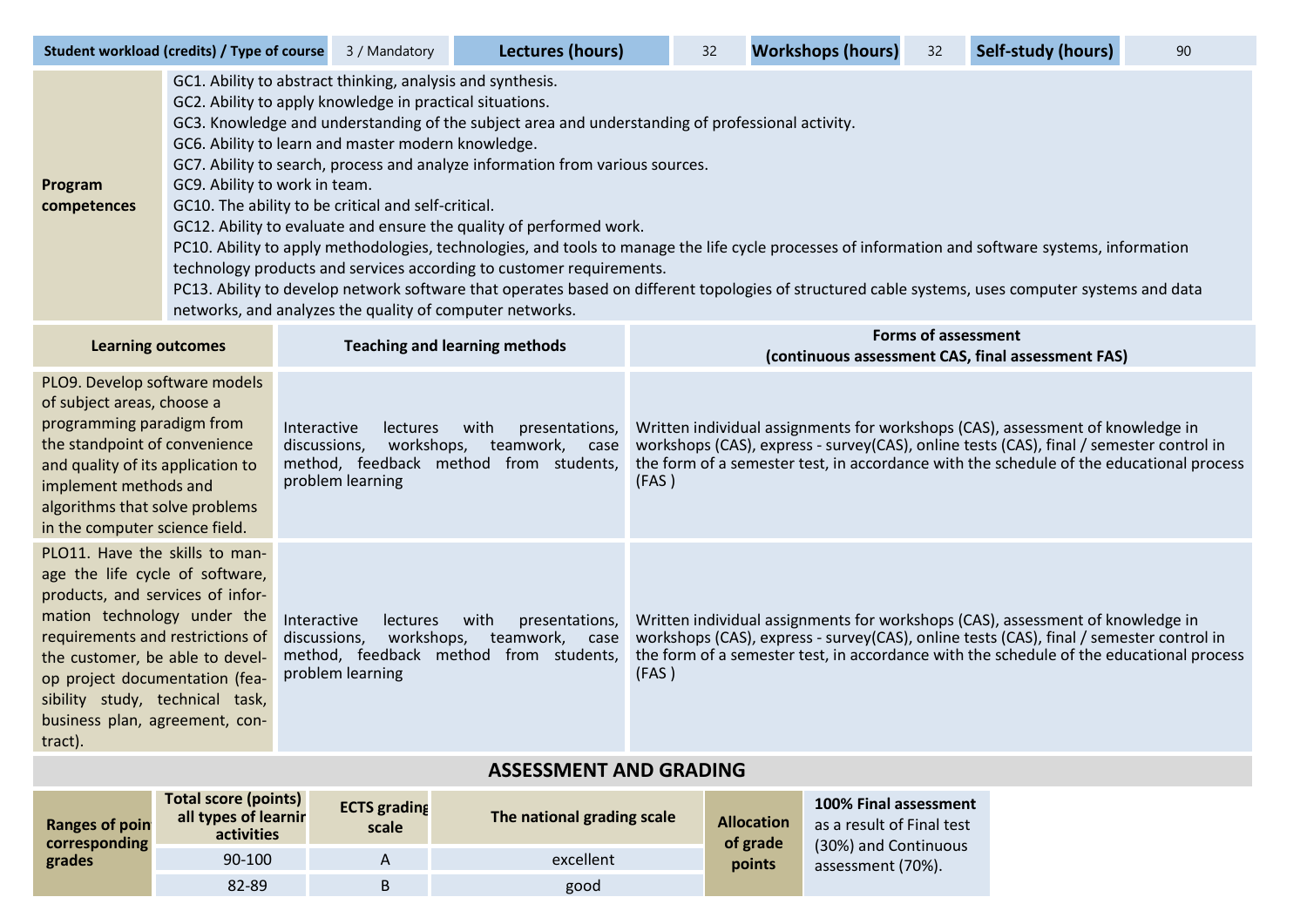|                         | 74-81                                                                                     | $\mathsf{C}$      |                                                                                                                                                                                                                                                                                                                                                                                                       |                                                                                                | 30% Final test                |                 |                                                                                                     |  |
|-------------------------|-------------------------------------------------------------------------------------------|-------------------|-------------------------------------------------------------------------------------------------------------------------------------------------------------------------------------------------------------------------------------------------------------------------------------------------------------------------------------------------------------------------------------------------------|------------------------------------------------------------------------------------------------|-------------------------------|-----------------|-----------------------------------------------------------------------------------------------------|--|
|                         | 64-73                                                                                     | D                 |                                                                                                                                                                                                                                                                                                                                                                                                       |                                                                                                | <b>70% Continuous</b>         |                 |                                                                                                     |  |
|                         | 60-63                                                                                     | E                 | satisfactory                                                                                                                                                                                                                                                                                                                                                                                          |                                                                                                | assessment:<br>Workshop (40%) |                 |                                                                                                     |  |
|                         | 35-59                                                                                     | <b>FX</b>         | Unsatisfactory (with the exam retak<br>option)                                                                                                                                                                                                                                                                                                                                                        |                                                                                                | One module test (30%)         |                 |                                                                                                     |  |
|                         | $0 - 34$                                                                                  | $\mathsf F$       | Unsatisfactory (with mandatory<br>repetition of the course)                                                                                                                                                                                                                                                                                                                                           |                                                                                                |                               |                 |                                                                                                     |  |
| <b>Course</b><br>policy |                                                                                           |                   | Students are required to attend classes as scheduled and comply with ethical conduct. If absent, students will need to complete all tasks to compensate for the<br>missed classes. Participation in workshops requires preliminary preparation and advance processing of all the necessary materials for productive discussions<br>during the session. Written assignments must be submitted on time. |                                                                                                |                               |                 |                                                                                                     |  |
|                         |                                                                                           |                   | <b>COURSE STRUCTURE AND CONTENT</b>                                                                                                                                                                                                                                                                                                                                                                   |                                                                                                |                               |                 |                                                                                                     |  |
| <b>Topic 1</b>          | The concept of software<br>quality and reliability                                        | <b>Workshop 1</b> | Create a test software system for further<br>experimentation with testing in Java, C#,<br>Javascript, or PHP.                                                                                                                                                                                                                                                                                         |                                                                                                |                               |                 | Study of software reliability models and<br>analysis of the possibility of their<br>implementation. |  |
| <b>Topic 2</b>          | Software quality models<br>at the level of the<br>company's IT, process<br>and IT product | <b>Workshop 2</b> | Preparation of documentation for creating a test<br>plan in the form of software requirements in UML<br>and using the IDEF methodology                                                                                                                                                                                                                                                                |                                                                                                |                               |                 | Overview of existing IT product quality<br>models                                                   |  |
| <b>Topic 3</b>          | Software quality<br>characteristics                                                       | <b>Workshop 3</b> | Calculations of values of typical quality metrics on<br>the basis of the developed software artifacts                                                                                                                                                                                                                                                                                                 |                                                                                                |                               |                 | Analysis of software quality metrics<br>according to the SWEBOK model                               |  |
| <b>Topic 4</b>          | The place of verification<br>and testing processes in<br>the software life cycle          | <b>Workshop 4</b> | Use of metric theory of programs for conducting<br>test experiments                                                                                                                                                                                                                                                                                                                                   |                                                                                                |                               |                 | Study of existing methods of testing "whilte<br>box"                                                |  |
| <b>Topic 5</b>          | Testing criteria<br>(structural, functional,<br>mutational, random and<br>others)         | <b>Workshop 5</b> | Application of structural testing criteria                                                                                                                                                                                                                                                                                                                                                            |                                                                                                |                               | Individual work | Exploring existing black box testing meth ods                                                       |  |
| <b>Topic 6</b>          | Classification of<br>software errors                                                      | <b>Workshop 6</b> | Features of application of testing criteria within<br>OOP paradigm                                                                                                                                                                                                                                                                                                                                    |                                                                                                |                               |                 | Analysis of features and implementation of<br>an experiment on testing a web project<br>online      |  |
| <b>Topic 7</b>          | Test plans. Structure<br>and purpose.<br>Construction algorithm                           | <b>Workshop 7</b> |                                                                                                                                                                                                                                                                                                                                                                                                       | Use components to automate testing in Java, C#,<br>Javascript, or PHP programming environments |                               |                 | Review of testing automation systems                                                                |  |
| <b>Topic 8</b>          | Software verification<br>and testing support<br>systems                                   | <b>Workshop 8</b> | Creating test plans. Control of elimination of<br>software errors by means of the special software.                                                                                                                                                                                                                                                                                                   |                                                                                                |                               |                 | Study of elimination control systems<br>errors online                                               |  |
|                         |                                                                                           |                   | <b>RECOMMENDED READING</b>                                                                                                                                                                                                                                                                                                                                                                            |                                                                                                |                               |                 |                                                                                                     |  |